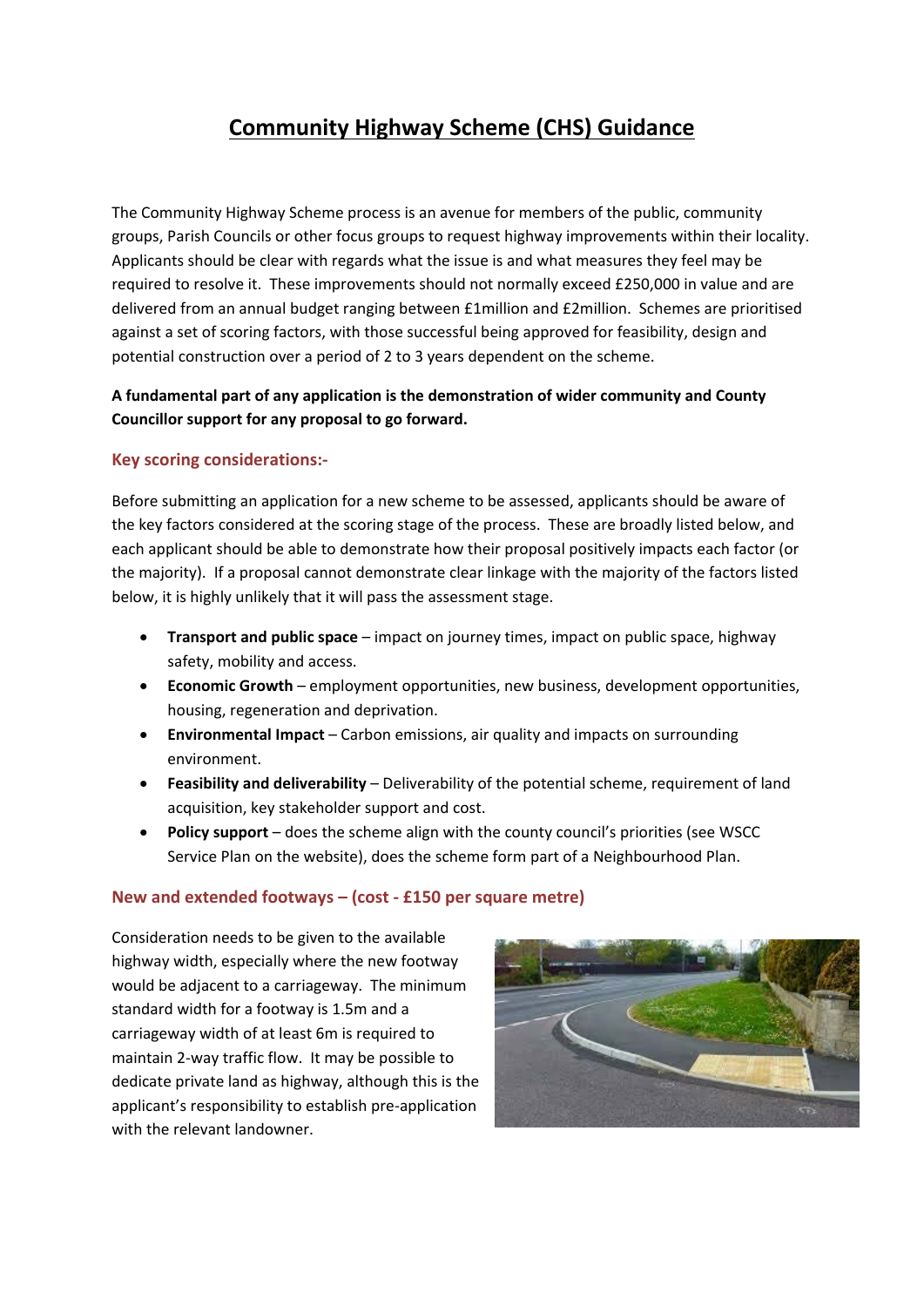# **Shared cycling facilities – (cost - £450 per linear metre (based on 3m width))**

The upgrading of existing footway to accommodate cyclists can bring many benefits to a community. Consideration of the existing infrastructure needs to be made in the first instance to check whether the installation of shared facilities is appropriate. Limiting factors include available carriageway and footway widths, land ownership, environmental impacts (including the presence of trees and vegetation), existing underground utilities and start/end points. Schemes of this nature can often incur many hidden costs due to these limiting factors and are therefore often delivered via alternate funding streams, however small sections can be considered as a Community Highway Scheme.

## **Signalised crossings (including Zebra Crossings) – (cost £45000 to £160,000)**

#### **Costs of installation can vary significantly, depending on a number of factors:-**

- Is new street light required
- The average speed of traffic at the proposed location
- The width of the carriageway to be crossed
- Type of crossing required
- Moving statutory undertaker plant

#### **Other key factors to consider:-**

- The minimum road space required for a signalised crossing is 40m. This would mean that any existing parking spaces would be lost.
- Minimum footway width to accommodate the signal heads is 1.8m.
- If the carriageway width is greater than 16m, a dual crossing (cross one lane, wait in the middle and cross the other) will be required.
- There must not be any dropped kerbs between the two stop lines associated with the crossing.
- Junctions or major entrance/exits must be 17m from the waiting drivers point to closest stop line
- Is the crossing on the desire line (the point at which people chose to cross)? If not, will it actually be used?
- Is there enough advance visibility (see table below):-

| Average<br>approach speed<br>(in mph recorded<br>over 7 days) | 25 | 30 | 35 | 40  | 45  | 50  |
|---------------------------------------------------------------|----|----|----|-----|-----|-----|
| Desirable<br>minimum<br>advance visibility<br>(m)             | 50 | 65 | 80 | 100 | 125 | 150 |
| Absolute<br>minimum<br>advance visibility<br>(m)              | 40 | 50 | 65 | 80  | 95  | 115 |



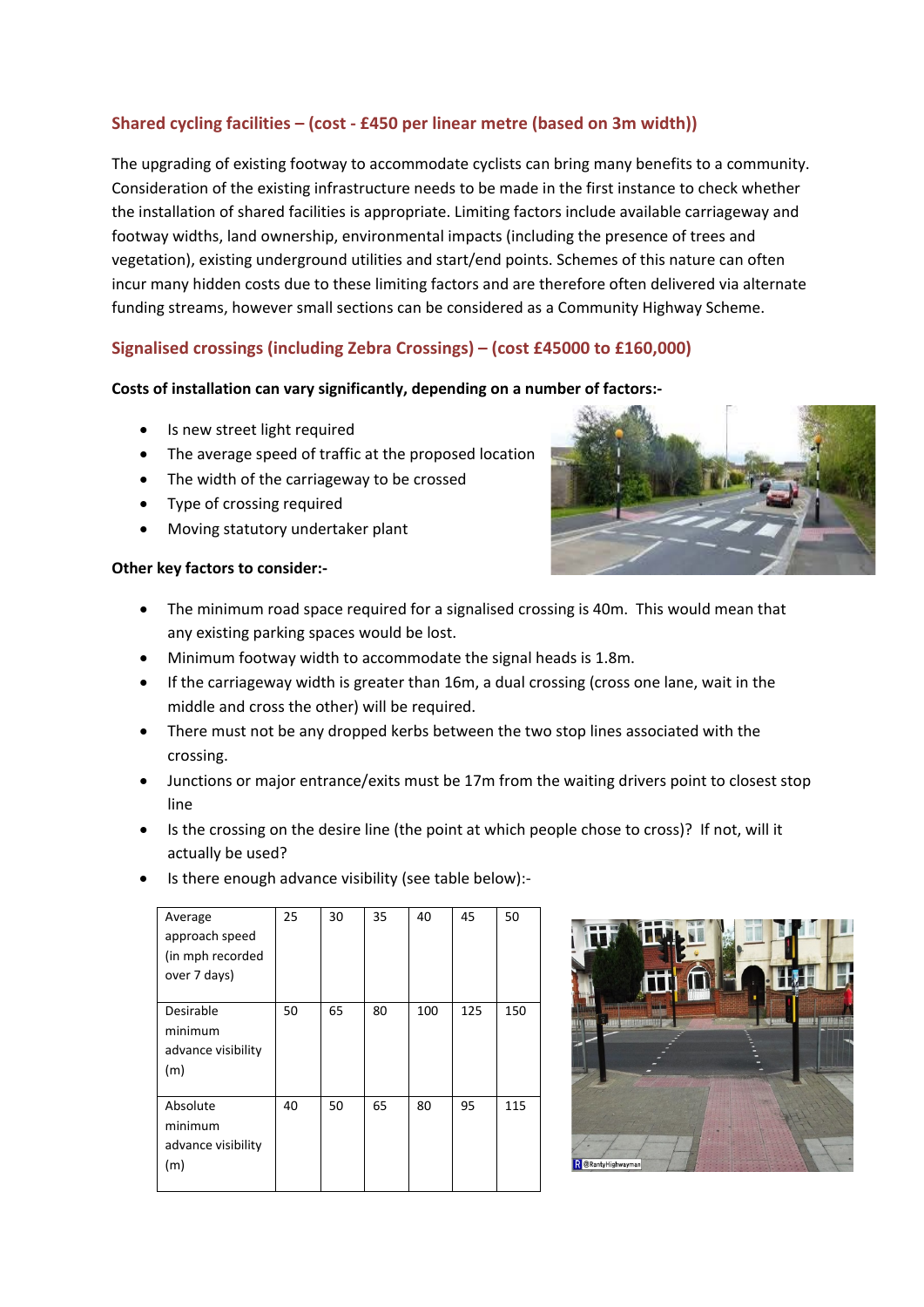### **Traffic calming schemes – (cost - scheme dependent)**

Traffic calming is generally used at locations that show evidence of excessive speeding or higher than normal accident rates associated with vehicle speeds. Generally issues with non-compliance of speed limits should be taken up with Sussex Police, who are the enforcement agents for all speed limits on the public highway.



Whilst traffic calming may appear to be the preferred solution, careful consideration should be given to air quality as vehicles travel slower or are required to stop, vibration and noise caused by vertical features such as speed cushions, road humps or rumble strips and the impact that these have on emergency and bus services.

#### **Non-signalised crossing points (pedestrian islands – cost - £5000 to £10000)**

These may be considered at locations that demonstrate the need for pedestrians to cross the road, and where there is no alternative option available. The width of the carriageway is a critical consideration in this, as the island will reduce the available road width. As a rule, road width should be a minimum of 3m for each running lane.



#### **Junction improvements – (cost – Scheme dependent)**

Junction Improvements can include localised widening of the junction, improved footway at a junction, the installation of pedestrian refuge islands, improved surfacing and alterations to signing and road markings. The costs are largely dependent on the measures being requested and factors including vehicle turning circles and the presence of underground utilities.

#### **Speed limits (with implementation cost in excess of £3000)**

These schemes are only considered after being assessed via our Traffic Regulation Order (TRO) application process available a[t www.westsussex.gov.uk.](http://www.westsussex.gov.uk/) Schemes successfully assessed via this process, but costing more than £3000 to implement automatically become a CHS applicant and are therefore scored against the same criteria. There is no guarantee that passing the TRO process will mean the scheme is delivered via the CHS process.